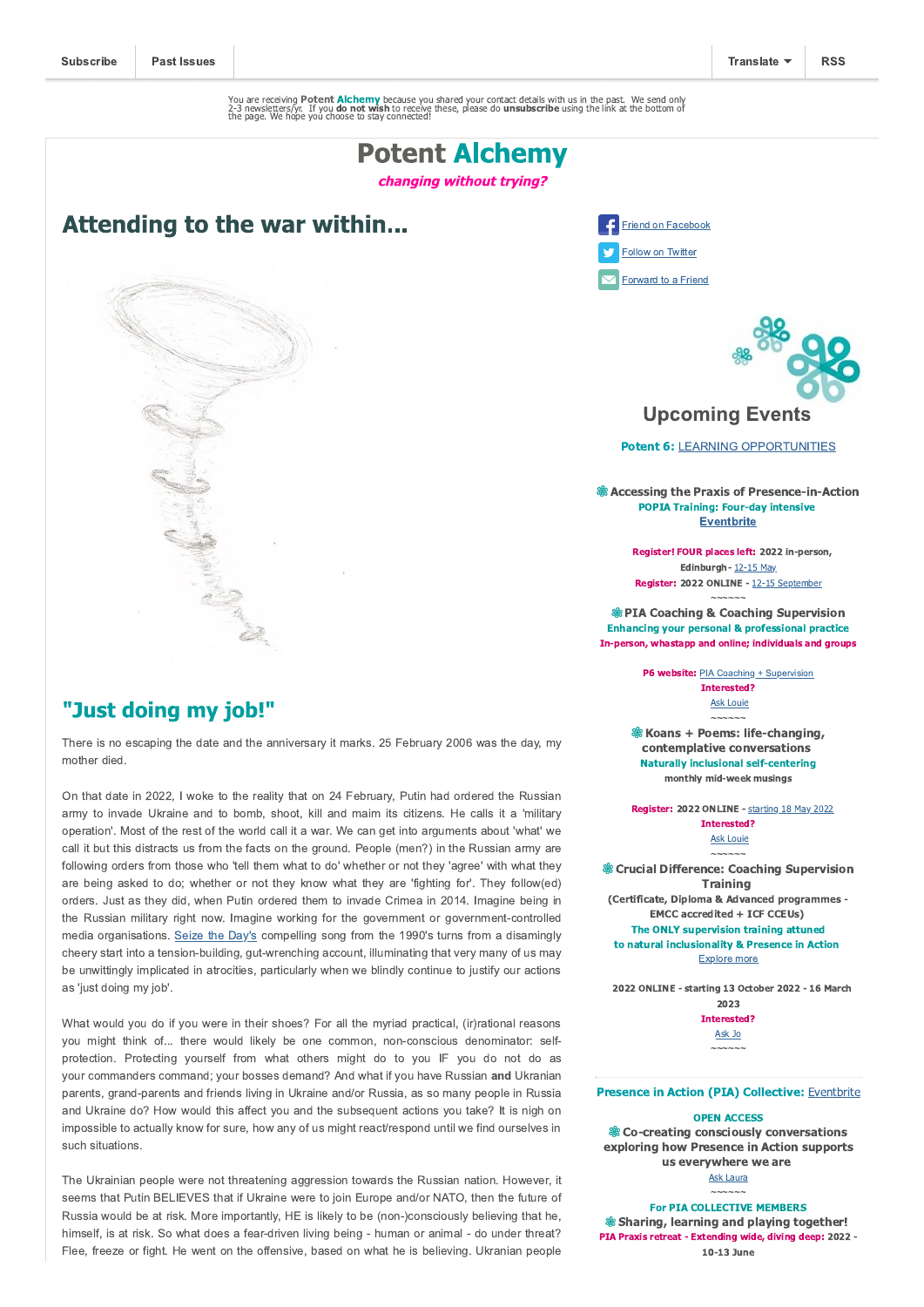Subsc ibe ast Issues<br>not ant c pate that so many Ukran an people would stay to de end/protect themselves; to ht... or the r I ves, the r land, the r am I es, the r reedom to determ ne the r own way n the world. Ord nary ctzens, mothers, randmothers, ssters wlln to stay; ready to de alon s de the r brothers, athers and rand athers - or the sake o preserv n the r cultural dent ty, the r country and the r way  $o \mid e$  - to be ree  $o \mid e$  rpo an autocrat c oppressor.

Yet, s nce start n to wr te th s, t s clear too that over 4 m II on people have let Ukra ne - mostly women and chidren. Leavn ther homes, amiles, rends, communites - ther place o belon n n the world - s also a sel-protect ve act, just as htn back s. Yet consider th s: what would t take or you to leave beh nd everyth n you know - your home, rends, work, some or all o your am ly - not know n you w ll ever return; ever see your loved ones a an?

I requently nd mysel pondern on the personal and lobal le acy o this monumental act o a ress on: on those who stay ( they surv ve); on those who leave, seek n re u e elsewhere n the world; and ves, also on those ht n n the name o Russ a; on those n Russ a and others across the world, who do not a ree w th Put n yet seem n ly do noth n ; and on those who do speak out and take act on? L e w II never be what t was be ore th s t me. How w II they 'I ve' w th what they d d or d d not do: d d or d d not say?

But wat. I not ce how my attent on s on others and nv te mysel to tune n to my own feelin s and the mean n s I am mak n ( .B. I use the catch-all term, 'fiction, to re er to

w th thn s I e perence and eel .e. labell n, cae orsn, accusations, jud ements, conclus ons, myths, etc.) about mysel, n the ace o what s happen n n Ukra ne. hat s m ne to do here, now? I not ce an ur e to react vely jump nto tak n act on and qu ckly real se that th s would be about assua n my own eeln s o ult and shame, reconsn that, currently, my pract cal day-to-day Ivn s barely a ected by what s happenn n Ukrane. ot cn how shallow my breath s, I slow down, so ten n the tens on n my belly so as to draw a r deeper nto my lun s. A an. A an. I stwth tsunam waves o dscom ort rsn nme. I allow the ctons I am mak n to show themselves - ct ons, not only about Put n and people who are support n h s dec s ons, but also about mysel and anyone else who s on the per phery, seem n ly do n noth n . I eel d stress, terror, ult, shame and ra e. I not ce want n to accuse and blame others whom, I am belevn, should be don more. Yet n truth, I am accusn mysel, belevn I am don 'nothn' o use. In ths nternal vorte o feelin s, accusatory fictions and wid ma nn so what the uture outco es m ht behold, I reco n se that I am at war w th n mysel. I know that untI I attend to what s roln around uncontrollably n me, I w II reman entrapped; unable to tap nto what I berates me nto coherent, presence- ul, trustworthy act on.

I brn my attent on back to me and my I e. I re lect on when th n s do not o the way I want or e pect them to; when others do what they do and mess up my dea o how thn s should be; when I want to lash out at those whom, I bel eve, are makn my I e more d cult than t ever needs to be. And somet mes, I e per ence terror at the enorm ty o my own mpotence to make others and the w der world HO | A TTH and IT to be. I remember t mes o old, when my eeln s o ra e and ear would consume me. hat s t lke or you? Are you equpped to take personal respons blty or what s runn n w th n you and dr v n you to be and do what you O OT want to be and do? esence in ction helps me attend to the ways n wh ch I 'wa e m n -wars' every day. It helps me sa e uard my trustworth ness n relat on to mysel and others; and throu h t, I ree mysel o non-conscous ears and stuck patterns that otherw se, would brn out the worst n me.

ake no m stake, the unpred ctable nterplay that oes on n me, occurs n all o us - unt l or unless we en a e n ways that help us transcend our non-conscous, myop c, react v ty, and nstead del ver us nto act n or the wellbe n o more than ourselves. or nstance, what moved a ina syanni o a o Russ a's state-controlled RTT channel, to rush onscreen behnd the newsreader w th a hand-written poster denouncin the war and tryin to e pose Russian propa anda? hat about the swathes o recent res nations o journal sts and presenters rom Russ an med a outlets? hat about Russ an c v l ans demonstrat n on the streets n Russ an ctes, rsk n mpr sonment? hat about the thousands across urope open n the r homes to Ukranans - to stran ers - w thout known who m ht arr ve or how lon t m ht o on? These are olk, tapp n nto someth n more potent and ar-reach n : the capacty to love; the capac ty to act or someth n reater than onesel, re ardless o personal consequences; the capacty to attend to the here and now, wth what 's' rather than ben drven by past e per ences or channelled by uture- ct ons - catastroph c ma nn s o what I HT happen (to us) - and us n these ear ul ma nn s as reasons to not act wth one's conscence. ot everyone s n a poston to open the r homes yet there are countless people takn quet, compass onate act on beyond the lare o cameras and soc al med a. very act on we take, no matter how seemn ly small, contrbutes to what s unoldn. To keep my conscence alert, I know I need to keep ask n mysel: ho/what s th s th n I am do n, really or? hat s 'n t' or me to be don th s, now? I know that I cannot ace my own d scom ort about (some

T anslate **RSS** CIP gathering, hybrid/Leatherhead Institute **Surrey: 2022 - 16 June** Reflexive Integration, hybrid/Leatherhead Institute, **Surrey: 2022 - 17 June** Judith CIP gathering, hybrid/Vine Trust, Edinburgh: 2022 - 8 October Reflexive Integration, hybrid/Vine Trust. Edinburgh: 2022 - 9 October **Judith** 



### **Shop with us**

Visit ou Potent 6 shop to see what esou ces i ht suppo t you pe sonal and p ofessional p actice.

I Collecti e e be s: access ble w th password

Cushions and othe a tefacts o de ed ia Potent 6:

#### **Take your emotions in hand!**



**For your own Emotions Palette - buy here** 

#### **POPIA Place... the space in**



which to come home to vourself...